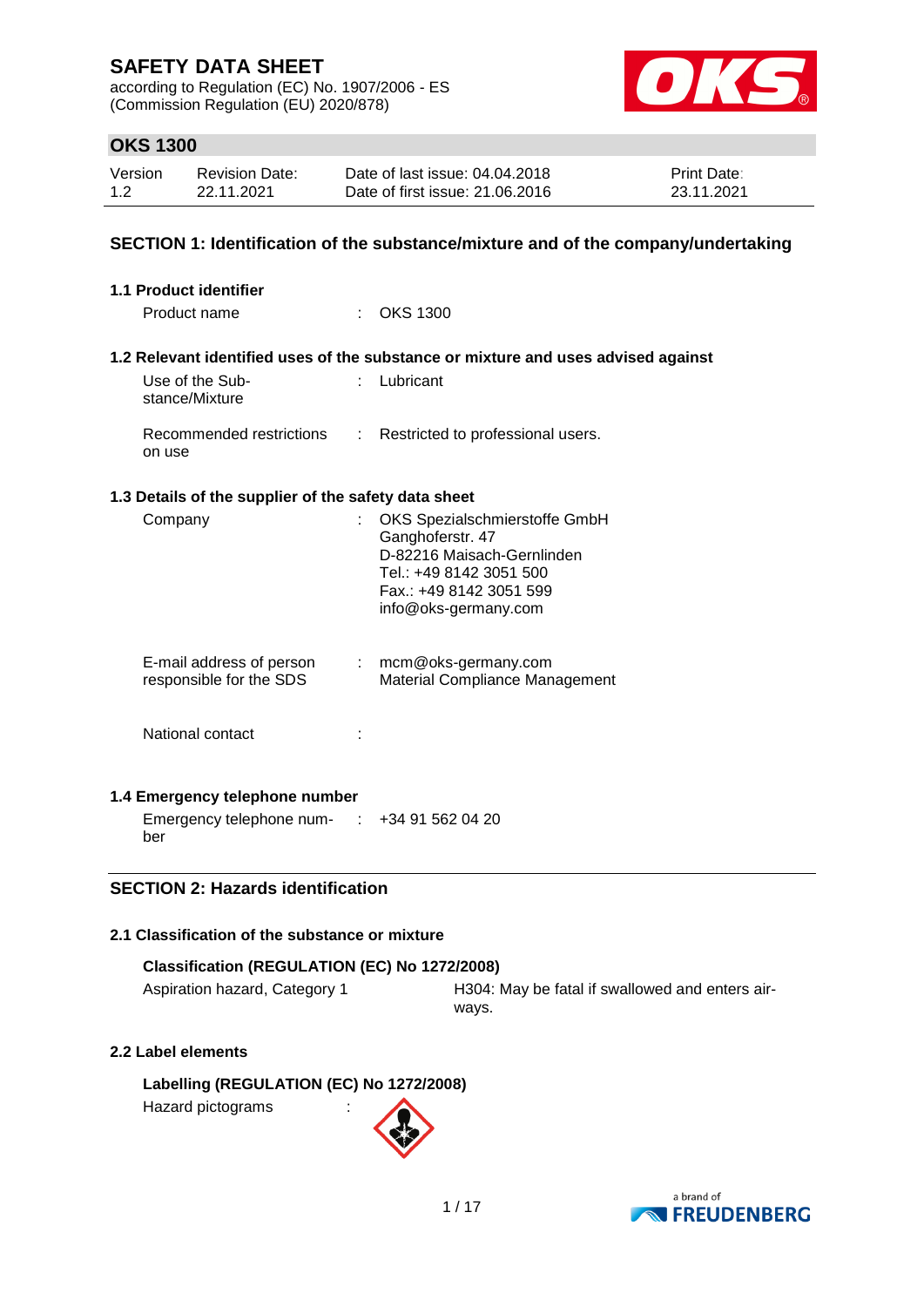according to Regulation (EC) No. 1907/2006 - ES (Commission Regulation (EU) 2020/878)



### **OKS 1300**

| Version<br>1.2    | <b>Revision Date:</b><br>22.11.2021 |   | Date of last issue: 04.04.2018<br>Date of first issue: 21.06.2016          |                                                                                       | <b>Print Date:</b><br>23.11.2021 |
|-------------------|-------------------------------------|---|----------------------------------------------------------------------------|---------------------------------------------------------------------------------------|----------------------------------|
| Signal word       |                                     |   | Danger                                                                     |                                                                                       |                                  |
|                   | <b>Hazard statements</b>            |   | H <sub>304</sub>                                                           | May be fatal if swallowed and enters air-<br>ways.                                    |                                  |
| <b>Statements</b> | Supplemental Hazard                 |   | EUH066                                                                     | Repeated exposure may cause skin<br>dryness or cracking.                              |                                  |
|                   | Precautionary statements            | ÷ | Response:<br>$P301 + P310$<br>P331<br>Storage:<br>Store locked up.<br>P405 | IF SWALLOWED: Immediately call a<br>POISON CENTER/ doctor.<br>Do NOT induce vomiting. |                                  |

#### **Hazardous components which must be listed on the label:**

Naphtha (petroleum), hydrotreated heavy; Low boiling point ydrogen treated naphtha

octadec-1-ene

#### **2.3 Other hazards**

This substance/mixture contains no components considered to be either persistent, bioaccumulative and toxic (PBT), or very persistent and very bioaccumulative (vPvB) at levels of 0.1% or higher.

Ecological information: The substance/mixture does not contain components considered to have endocrine disrupting properties according to REACH Article 57(f) or Commission Delegated regulation (EU) 2017/2100 or Commission Regulation (EU) 2018/605 at levels of 0.1% or higher.

Toxicological information: The substance/mixture does not contain components considered to have endocrine disrupting properties according to REACH Article 57(f) or Commission Delegated regulation (EU) 2017/2100 or Commission Regulation (EU) 2018/605 at levels of 0.1% or higher.

#### **SECTION 3: Composition/information on ingredients**

#### **3.2 Mixtures**

Chemical nature : Solvent

Wax

#### **Components**

| Chemical name        | CAS-No.<br>EC-No.          | Classification   | specific concen-<br>tration limit<br>M-Factor | Concentration<br>(% w/w) |
|----------------------|----------------------------|------------------|-----------------------------------------------|--------------------------|
|                      | Index-No.                  |                  | <b>Notes</b>                                  |                          |
|                      | <b>Registration number</b> |                  | Acute toxicity                                |                          |
|                      |                            |                  | estimate                                      |                          |
| Naphtha (petroleum), | 64742-48-9                 | Asp. Tox.1; H304 |                                               | $>= 90 - 5 = 100$        |

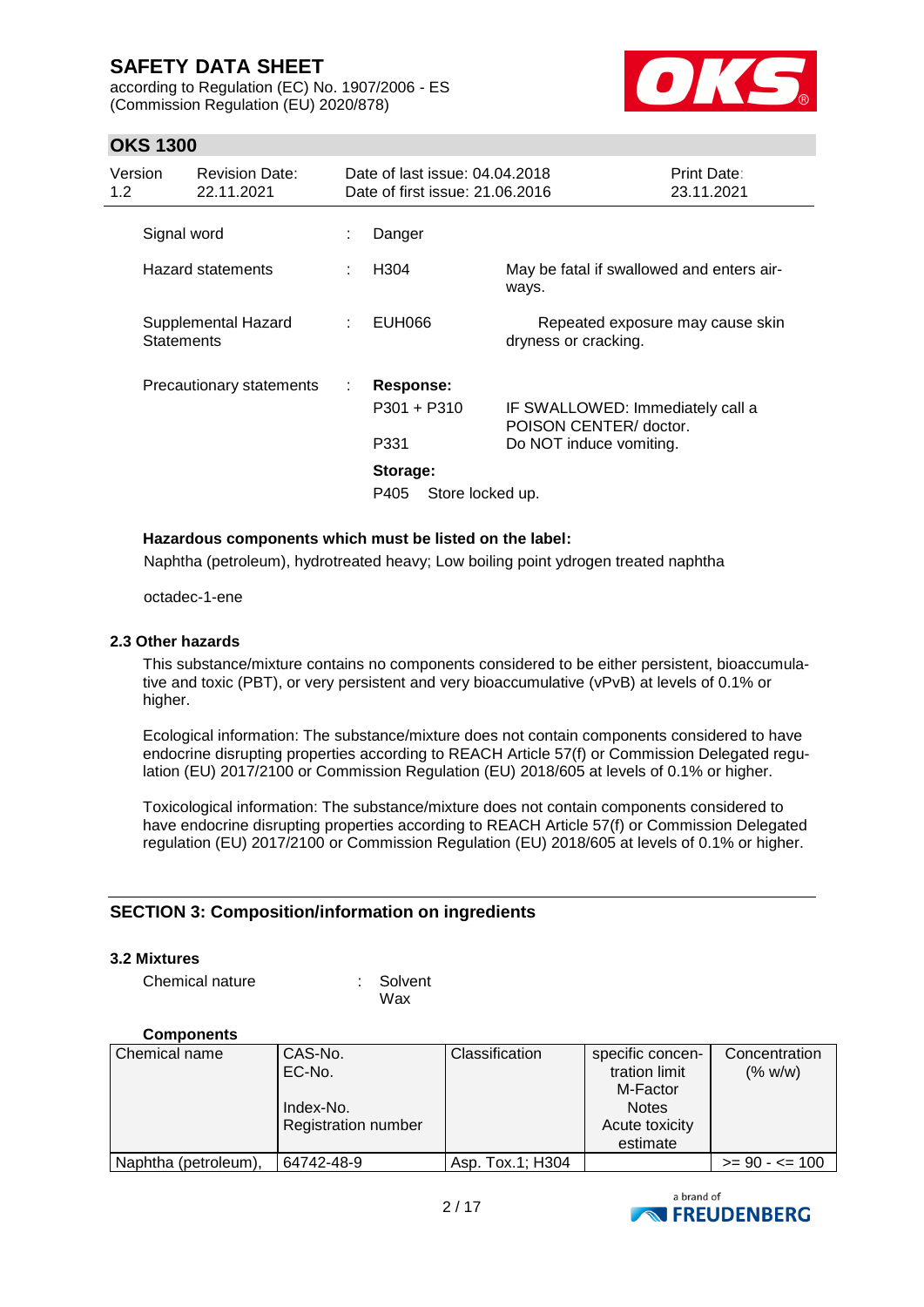according to Regulation (EC) No. 1907/2006 - ES (Commission Regulation (EU) 2020/878)



### **OKS 1300**

| Version<br>1.2                                  | <b>Revision Date:</b><br>22.11.2021 |                                               | Date of last issue: 04.04.2018<br>Date of first issue: 21.06.2016 |              | Print Date:<br>23.11.2021 |
|-------------------------------------------------|-------------------------------------|-----------------------------------------------|-------------------------------------------------------------------|--------------|---------------------------|
| hydrotreated heavy;<br>Low boiling point<br>tha | ydrogen treated naph-               | 265-150-3<br>649-327-00-6                     |                                                                   | Note P       |                           |
| 112-88-9<br>octadec-1-ene<br>204-012-9          |                                     | Asp. Tox.1; H304<br>Aquatic Chronic3;<br>H412 |                                                                   | $>= 1 - 2.5$ |                           |

For explanation of abbreviations see section 16.

### **SECTION 4: First aid measures**

#### **4.1 Description of first aid measures**

| If inhaled              | Remove person to fresh air. If signs/symptoms continue, get<br>medical attention.<br>Keep patient warm and at rest.<br>If unconscious, place in recovery position and seek medical<br>advice.<br>Keep respiratory tract clear.<br>If breathing is irregular or stopped, administer artificial respira-<br>tion.                                                |
|-------------------------|----------------------------------------------------------------------------------------------------------------------------------------------------------------------------------------------------------------------------------------------------------------------------------------------------------------------------------------------------------------|
| In case of skin contact | Take off all contaminated clothing immediately.<br>Get medical attention immediately if irritation develops and<br>persists.<br>Wash clothing before reuse.<br>Thoroughly clean shoes before reuse.<br>Wash skin thoroughly with soap and water or use recognized<br>skin cleanser.                                                                            |
| In case of eye contact  | Rinse immediately with plenty of water, also under the eyelids,<br>for at least 10 minutes.<br>Seek medical advice.                                                                                                                                                                                                                                            |
| If swallowed            | Move the victim to fresh air.<br>If unconscious, place in recovery position and seek medical<br>advice.<br>Keep respiratory tract clear.<br>Do NOT induce vomiting.<br>Obtain medical attention.<br>Rinse mouth with water.<br>Never give anything by mouth to an unconscious person.<br>Aspiration hazard if swallowed - can enter lungs and cause<br>damage. |

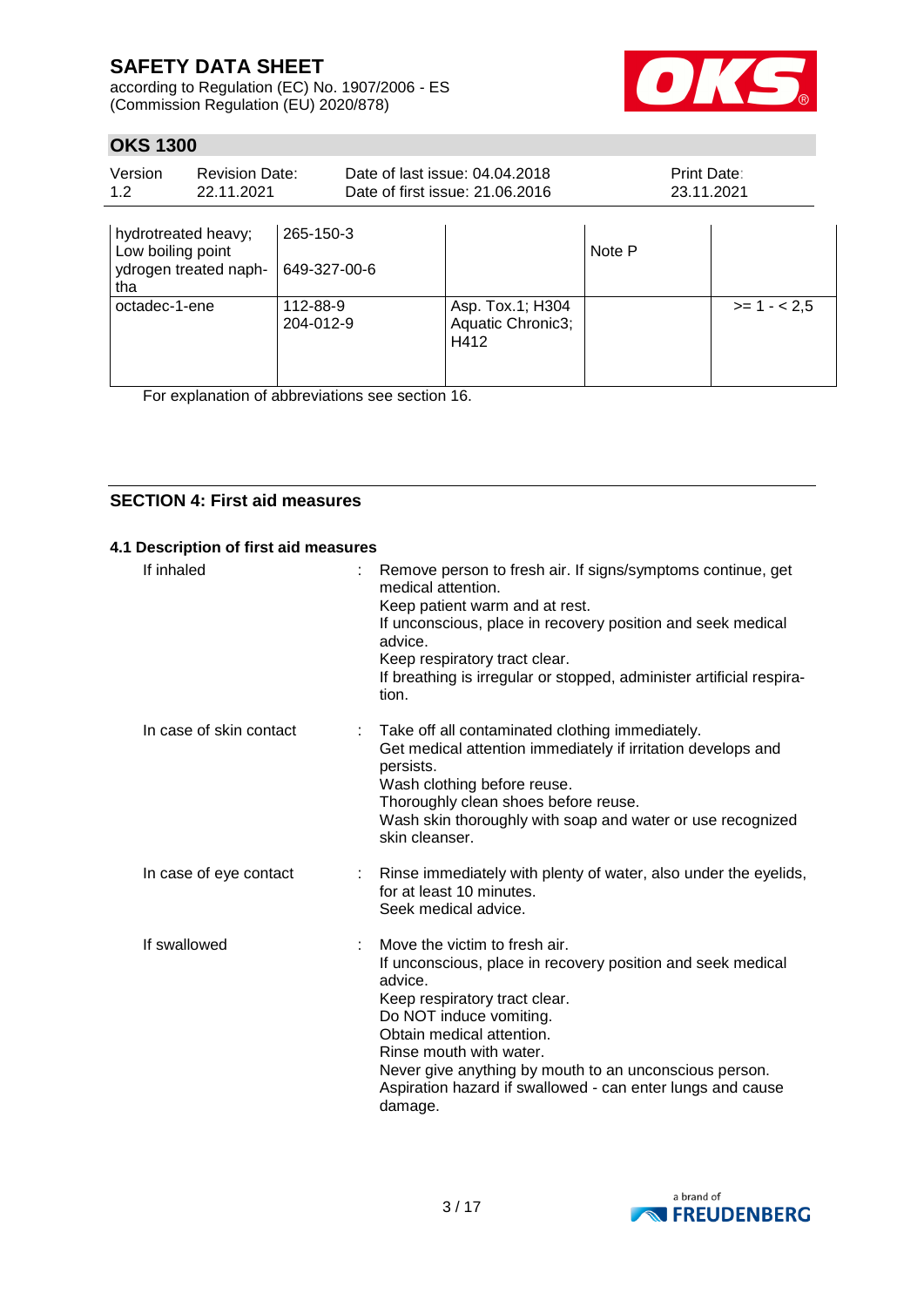according to Regulation (EC) No. 1907/2006 - ES (Commission Regulation (EU) 2020/878)



### **OKS 1300**

| Version | Revision Date: | Date of last issue: 04.04.2018  | <b>Print Date:</b> |
|---------|----------------|---------------------------------|--------------------|
| 1.2     | 22.11.2021     | Date of first issue: 21,06,2016 | 23.11.2021         |

### **4.2 Most important symptoms and effects, both acute and delayed**

| Symptoms     | Skin contact may provoke the following symptoms:<br>Erythema                                                                        |
|--------------|-------------------------------------------------------------------------------------------------------------------------------------|
|              | Aspiration may cause pulmonary oedema and pneumonitis.                                                                              |
| <b>Risks</b> | Can be absorbed through skin.<br>Risk of product entering the lungs on vomiting after ingestion.<br>Health injuries may be delayed. |
|              |                                                                                                                                     |

#### **4.3 Indication of any immediate medical attention and special treatment needed**

Treatment : Treat symptomatically.

### **SECTION 5: Firefighting measures**

| 5.1 Extinguishing media                                   |                                                                                                                                                                         |
|-----------------------------------------------------------|-------------------------------------------------------------------------------------------------------------------------------------------------------------------------|
| Suitable extinguishing media :                            | Use water spray, alcohol-resistant foam, dry chemical or car-<br>bon dioxide.                                                                                           |
| Unsuitable extinguishing<br>media                         | : High volume water jet                                                                                                                                                 |
| 5.2 Special hazards arising from the substance or mixture |                                                                                                                                                                         |
| Hazardous combustion prod- : Carbon oxides<br>ucts        | Metal oxides                                                                                                                                                            |
| 5.3 Advice for firefighters                               |                                                                                                                                                                         |
| Special protective equipment :<br>for firefighters        | In the event of fire, wear self-contained breathing apparatus.<br>Use personal protective equipment. Exposure to decomposi-<br>tion products may be a hazard to health. |
| Further information                                       | Standard procedure for chemical fires.<br>Cool containers/tanks with water spray.                                                                                       |

### **SECTION 6: Accidental release measures**

### **6.1 Personal precautions, protective equipment and emergency procedures**

| Personal precautions | Evacuate personnel to safe areas.                        |
|----------------------|----------------------------------------------------------|
|                      | Use personal protective equipment.                       |
|                      | Ensure adequate ventilation.                             |
|                      | Remove all sources of ignition.                          |
|                      | Do not breathe vapours or spray mist.                    |
|                      | Refer to protective measures listed in sections 7 and 8. |

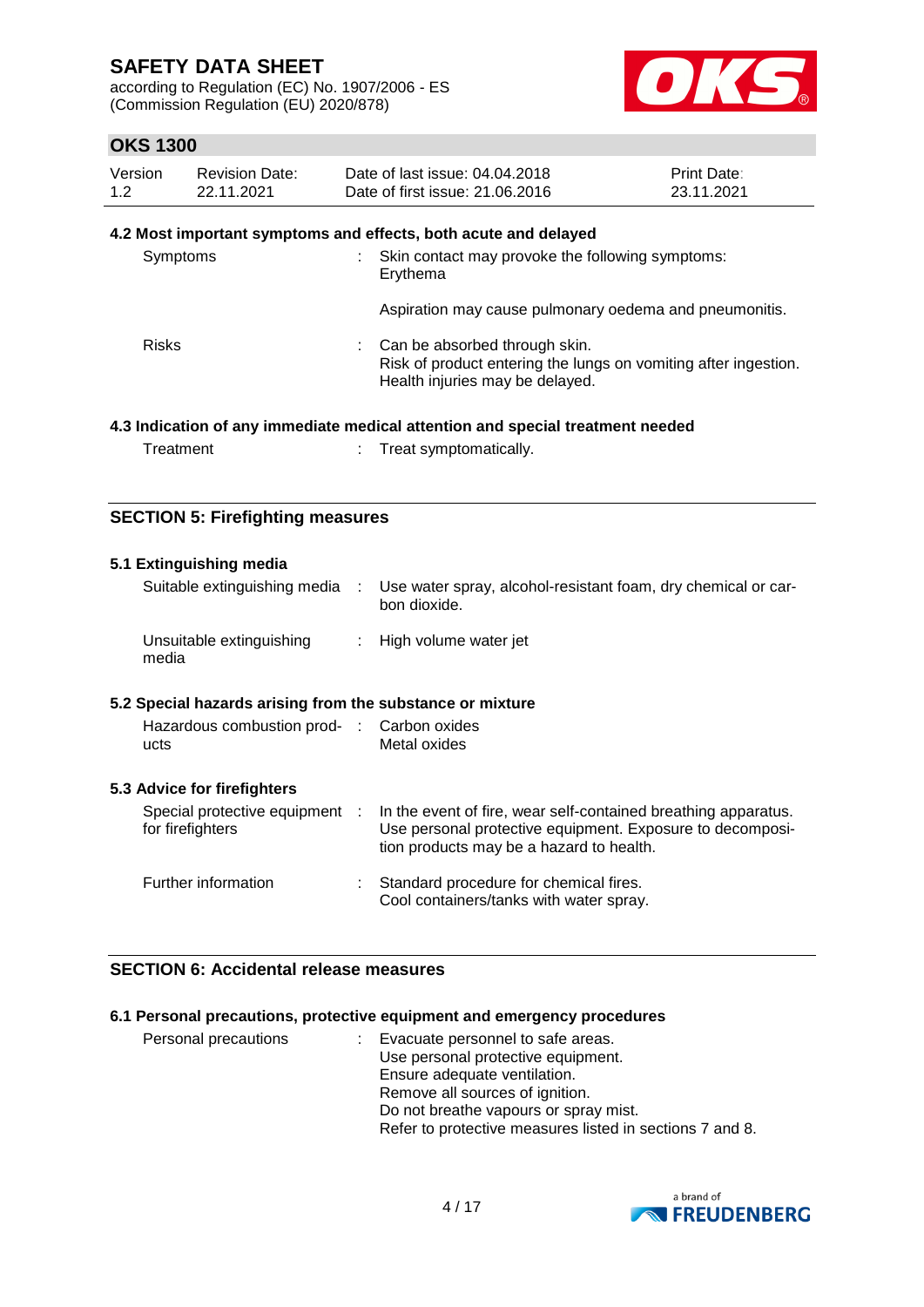according to Regulation (EC) No. 1907/2006 - ES (Commission Regulation (EU) 2020/878)



### **OKS 1300**

| Version | <b>Revision Date:</b> | Date of last issue: 04.04.2018  | <b>Print Date:</b> |
|---------|-----------------------|---------------------------------|--------------------|
| 1.2     | 22.11.2021            | Date of first issue: 21,06,2016 | 23.11.2021         |

#### **6.2 Environmental precautions**

| Environmental precautions<br>6.3 Methods and material for containment and cleaning up | : Try to prevent the material from entering drains or water<br>courses.<br>Prevent further leakage or spillage if safe to do so.<br>Local authorities should be advised if significant spillages<br>cannot be contained. |
|---------------------------------------------------------------------------------------|--------------------------------------------------------------------------------------------------------------------------------------------------------------------------------------------------------------------------|
| Methods for cleaning up                                                               | Contain spillage, and then collect with non-combustible ab-<br>sorbent material, (e.g. sand, earth, diatomaceous earth, ver-                                                                                             |

/ national regulations (see section 13). Non-sparking tools should be used.

miculite) and place in container for disposal according to local

### **6.4 Reference to other sections**

For personal protection see section 8.

### **SECTION 7: Handling and storage**

#### **7.1 Precautions for safe handling**

| Advice on safe handling                            |   | : Do not use in areas without adequate ventilation.<br>Do not breathe vapours or spray mist.<br>In case of insufficient ventilation, wear suitable respiratory<br>equipment.<br>Avoid contact with skin and eyes.<br>For personal protection see section 8.<br>Keep away from fire, sparks and heated surfaces.<br>Smoking, eating and drinking should be prohibited in the ap-<br>plication area.<br>Take precautionary measures against static discharges.<br>Wash hands and face before breaks and immediately after<br>handling the product.<br>Ensure all equipment is electrically grounded before beginning<br>transfer operations.<br>Do not get in eyes or mouth or on skin.<br>Do not get on skin or clothing.<br>Do not ingest.<br>Do not enter areas where used or stored until adequately ven-<br>tilated.<br>Do not repack.<br>Do not re-use empty containers.<br>These safety instructions also apply to empty packaging which<br>may still contain product residues.<br>Keep container closed when not in use. |
|----------------------------------------------------|---|--------------------------------------------------------------------------------------------------------------------------------------------------------------------------------------------------------------------------------------------------------------------------------------------------------------------------------------------------------------------------------------------------------------------------------------------------------------------------------------------------------------------------------------------------------------------------------------------------------------------------------------------------------------------------------------------------------------------------------------------------------------------------------------------------------------------------------------------------------------------------------------------------------------------------------------------------------------------------------------------------------------------------------|
| Advice on protection against<br>fire and explosion | ÷ | Keep away from heat and sources of ignition.                                                                                                                                                                                                                                                                                                                                                                                                                                                                                                                                                                                                                                                                                                                                                                                                                                                                                                                                                                                   |
| Hygiene measures                                   |   | Wash face, hands and any exposed skin thoroughly after                                                                                                                                                                                                                                                                                                                                                                                                                                                                                                                                                                                                                                                                                                                                                                                                                                                                                                                                                                         |

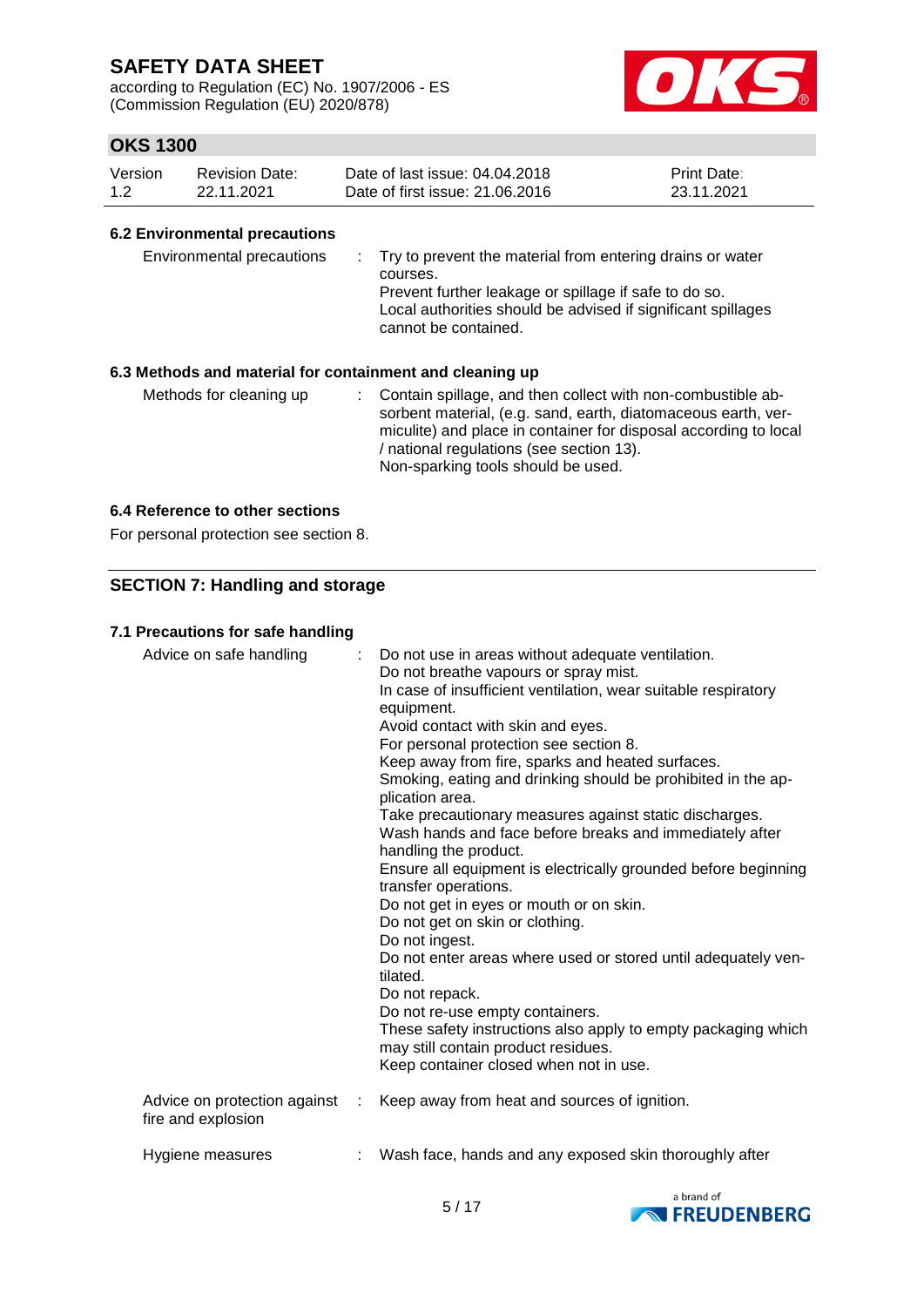according to Regulation (EC) No. 1907/2006 - ES (Commission Regulation (EU) 2020/878)



### **OKS 1300**

| Version | Revision Date: | Date of last issue: 04.04.2018  | <b>Print Date:</b> |
|---------|----------------|---------------------------------|--------------------|
| 1.2     | 22.11.2021     | Date of first issue: 21,06,2016 | 23.11.2021         |

handling.

#### **7.2 Conditions for safe storage, including any incompatibilities**

| Requirements for storage<br>areas and containers | : Store in original container. Keep container closed when not in<br>use. Keep in a dry, cool and well-ventilated place. Do not<br>store together with oxidizing and self-igniting products. Con-<br>tainers which are opened must be carefully resealed and kept<br>upright to prevent leakage. Store in accordance with the par-<br>ticular national regulations. Keep in properly labelled contain-<br>ers. |
|--------------------------------------------------|---------------------------------------------------------------------------------------------------------------------------------------------------------------------------------------------------------------------------------------------------------------------------------------------------------------------------------------------------------------------------------------------------------------|
|--------------------------------------------------|---------------------------------------------------------------------------------------------------------------------------------------------------------------------------------------------------------------------------------------------------------------------------------------------------------------------------------------------------------------------------------------------------------------|

#### **7.3 Specific end use(s)**

Specific use(s) : Specific instructions for handling, not required.

#### **SECTION 8: Exposure controls/personal protection**

#### **8.1 Control parameters**

Contains no substances with occupational exposure limit values.

#### **8.2 Exposure controls**

#### **Engineering measures**

Effective exhaust ventilation system

#### **Personal protective equipment**

| Eye protection                                                        | Safety glasses with side-shields                                                                                                                                                                                                                                                                                                            |
|-----------------------------------------------------------------------|---------------------------------------------------------------------------------------------------------------------------------------------------------------------------------------------------------------------------------------------------------------------------------------------------------------------------------------------|
| Hand protection<br>Material<br>Break through time<br>Protective index | : Nitrile rubber<br>$:$ > 10 min<br>Class 1                                                                                                                                                                                                                                                                                                 |
| <b>Remarks</b>                                                        | Wear protective gloves. The break through time depends<br>amongst other things on the material, the thickness and the<br>type of glove and therefore has to be measured for each<br>case.<br>The selected protective gloves have to satisfy the specifica-<br>tions of Regulation (EU) 2016/425 and the standard EN 374<br>derived from it. |
| Respiratory protection                                                | : Use respiratory protection unless adequate local exhaust<br>ventilation is provided or exposure assessment demonstrates<br>that exposures are within recommended exposure guidelines.                                                                                                                                                     |
| Filter type                                                           | Filter type A-P                                                                                                                                                                                                                                                                                                                             |
| Protective measures                                                   | The type of protective equipment must be selected according<br>to the concentration and amount of the dangerous substance                                                                                                                                                                                                                   |

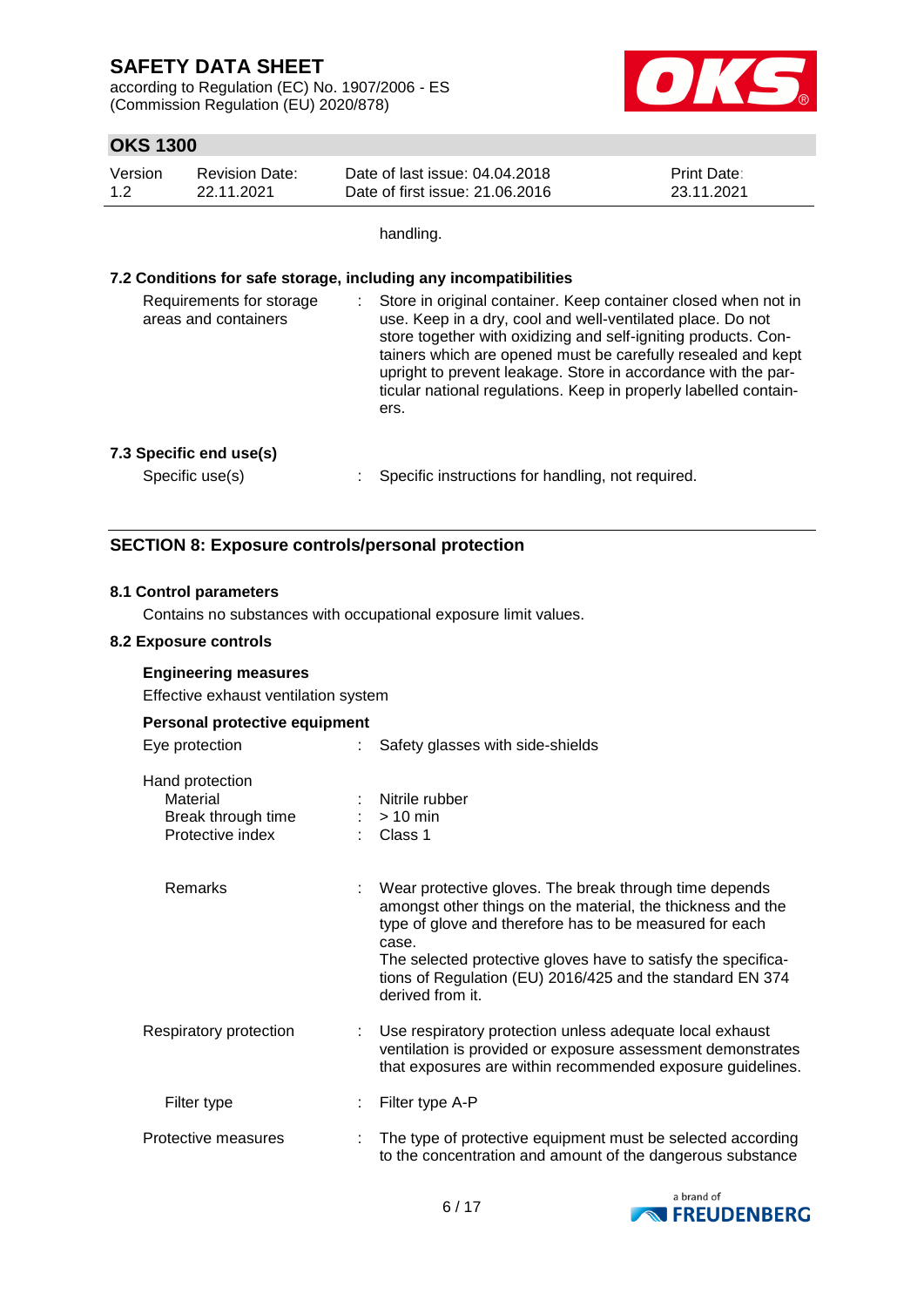according to Regulation (EC) No. 1907/2006 - ES (Commission Regulation (EU) 2020/878)



### **OKS 1300**

| Version | <b>Revision Date:</b> | Date of last issue: 04.04.2018  | <b>Print Date:</b> |
|---------|-----------------------|---------------------------------|--------------------|
| 1.2     | 22.11.2021            | Date of first issue: 21,06,2016 | 23.11.2021         |

at the specific workplace. Choose body protection in relation to its type, to the concentration and amount of dangerous substances, and to the specific work-place.

### **SECTION 9: Physical and chemical properties**

| 9.1 Information on basic physical and chemical properties   |     |                                                          |
|-------------------------------------------------------------|-----|----------------------------------------------------------|
| Physical state                                              |     | liquid                                                   |
| Colour                                                      |     | white                                                    |
| Odour                                                       | t.  | hydrocarbon-like                                         |
| <b>Odour Threshold</b>                                      |     | No data available                                        |
|                                                             |     |                                                          |
| Melting point/range                                         | ÷.  | No data available                                        |
| Boiling point/boiling range                                 |     | 186 °C                                                   |
| Flammability (solid, gas)                                   | ÷.  | Not applicable                                           |
| Upper explosion limit / Upper :<br>flammability limit       |     | No data available                                        |
| Lower explosion limit / Lower<br>flammability limit         | ÷   | No data available                                        |
| Flash point                                                 |     | 63 °C                                                    |
| Auto-ignition temperature                                   | ÷.  | No data available                                        |
| Decomposition temperature<br>Decomposition tempera-<br>ture | t.  | No data available                                        |
| рH                                                          | t.  | Not applicable<br>substance/mixture is non-polar/aprotic |
| Viscosity<br>Viscosity, dynamic                             | t i | No data available                                        |
| Viscosity, kinematic                                        | ÷.  | $< 6.9$ mm2/s (40 °C)                                    |
| Solubility(ies)<br>Water solubility                         |     | immiscible                                               |

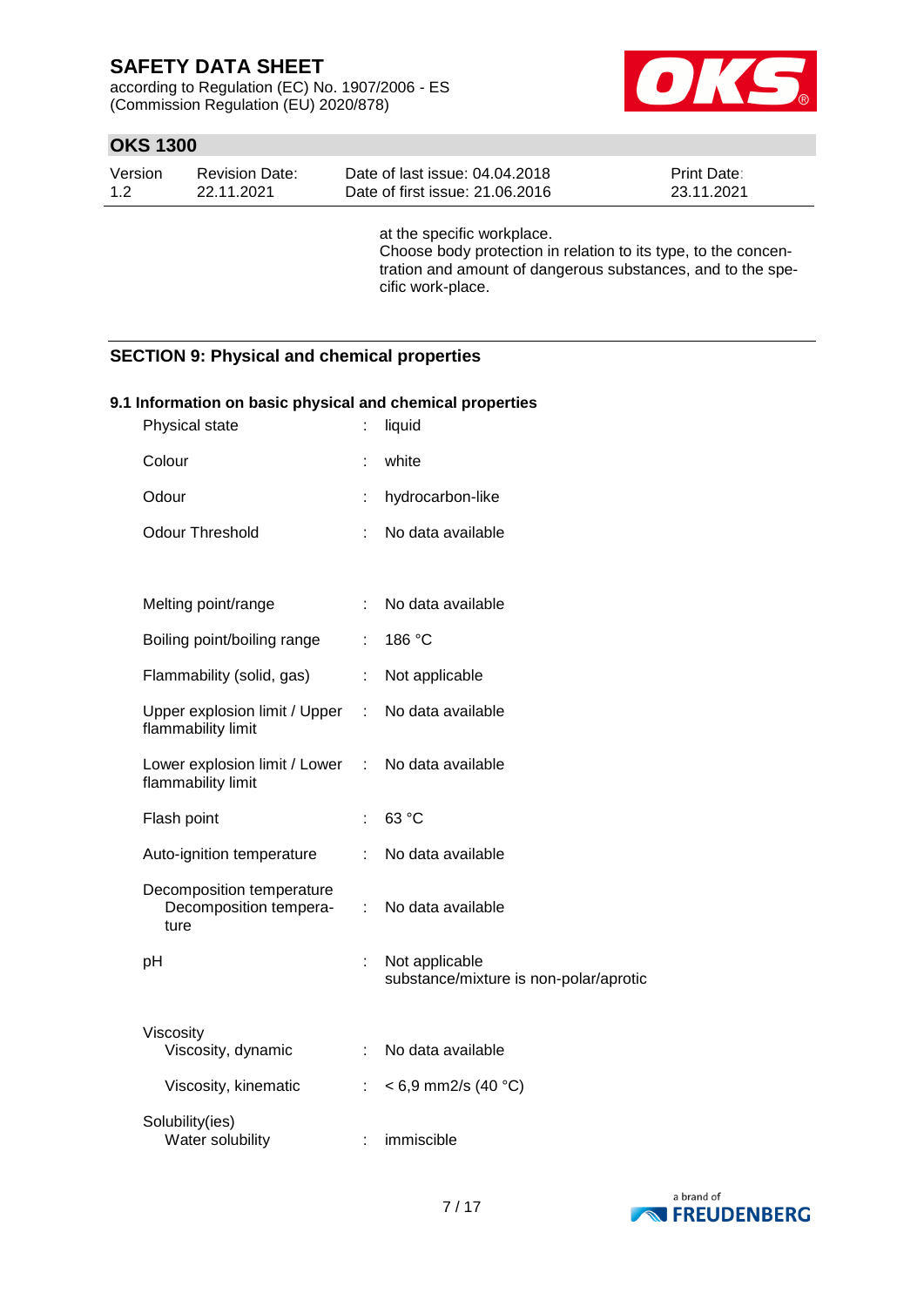according to Regulation (EC) No. 1907/2006 - ES (Commission Regulation (EU) 2020/878)



### **OKS 1300**

| Version<br>1.2 |                     | <b>Revision Date:</b><br>22.11.2021        |                           | Date of last issue: 04.04.2018<br>Date of first issue: 21.06.2016      | Print Date:<br>23.11.2021 |
|----------------|---------------------|--------------------------------------------|---------------------------|------------------------------------------------------------------------|---------------------------|
|                |                     | Solubility in other solvents :             |                           | No data available                                                      |                           |
|                |                     | Partition coefficient: n-<br>octanol/water | ÷                         | No data available                                                      |                           |
|                |                     | Relative density                           | $\mathbb{R}^{\mathbb{Z}}$ | 0,7875(20 °C)<br>Reference substance: Water<br>The value is calculated |                           |
|                | Density             |                                            | ÷                         | $0,79$ g/cm3<br>(20 °C)                                                |                           |
|                | <b>Bulk density</b> |                                            |                           | No data available                                                      |                           |
|                |                     | Relative vapour density                    | ÷                         | No data available                                                      |                           |
|                |                     | 9.2 Other information                      |                           |                                                                        |                           |
|                | Explosives          |                                            | ÷.                        | Not explosive                                                          |                           |
|                |                     | Oxidizing properties                       | ÷                         | No data available                                                      |                           |
|                | Self-ignition       |                                            |                           | No data available                                                      |                           |
|                |                     | Evaporation rate                           | ÷                         | No data available                                                      |                           |
|                |                     | Sublimation point                          | ÷                         | No data available                                                      |                           |
|                |                     |                                            |                           |                                                                        |                           |

## **SECTION 10: Stability and reactivity**

| <b>10.1 Reactivity</b><br>No hazards to be specially mentioned.   |                                                             |
|-------------------------------------------------------------------|-------------------------------------------------------------|
| <b>10.2 Chemical stability</b><br>Stable under normal conditions. |                                                             |
| 10.3 Possibility of hazardous reactions                           |                                                             |
| Hazardous reactions                                               | No dangerous reaction known under conditions of normal use. |
| 10.4 Conditions to avoid                                          |                                                             |
| Conditions to avoid                                               | : Heat, flames and sparks.                                  |
| 10.5 Incompatible materials                                       |                                                             |
| Materials to avoid                                                | Oxidizing agents                                            |
| 10.6 Hazardous decomposition products                             |                                                             |

No decomposition if stored and applied as directed.

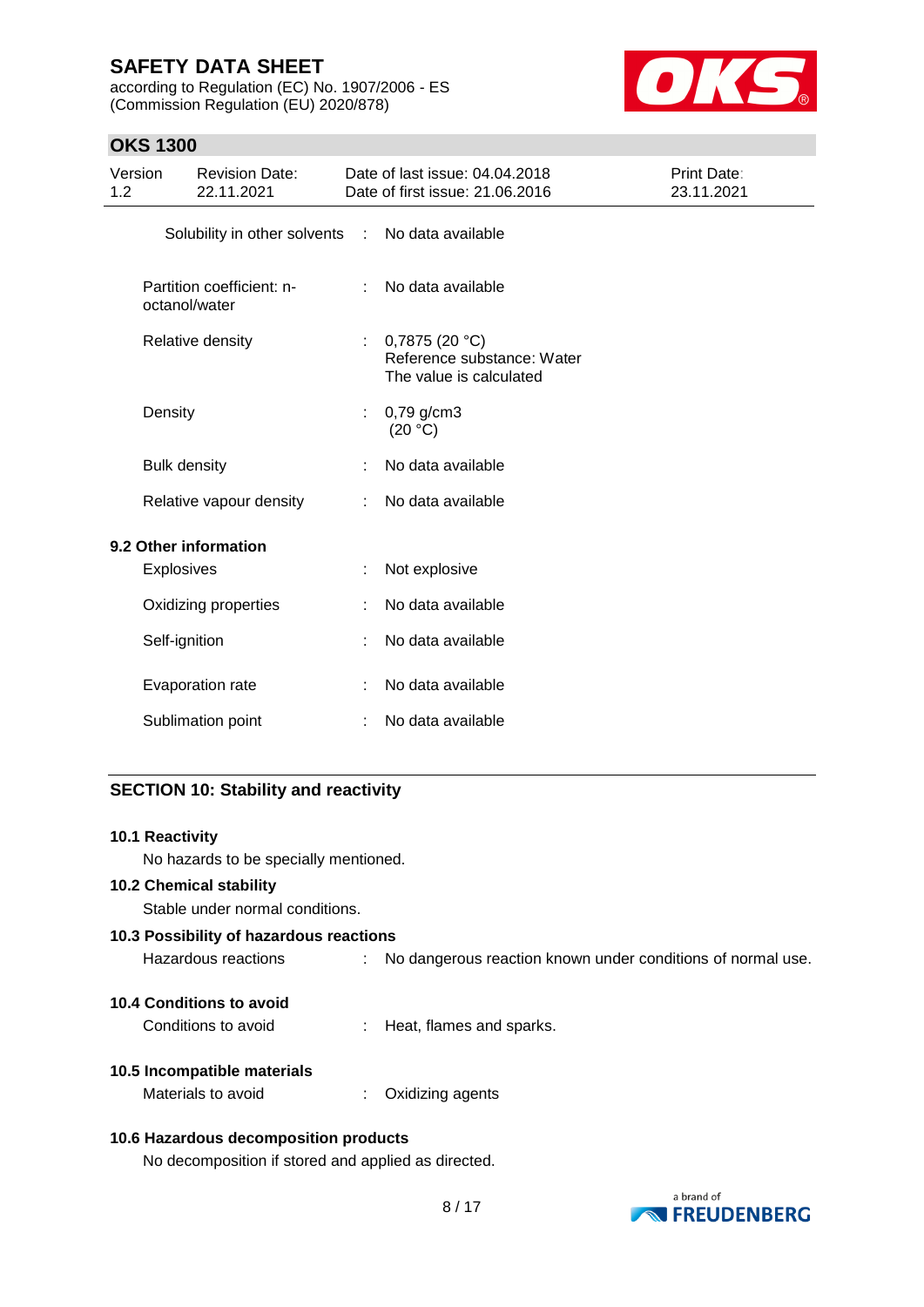according to Regulation (EC) No. 1907/2006 - ES (Commission Regulation (EU) 2020/878)



### **OKS 1300**

| Version | <b>Revision Date:</b> | Date of last issue: 04.04.2018  | <b>Print Date:</b> |
|---------|-----------------------|---------------------------------|--------------------|
| 1.2     | 22.11.2021            | Date of first issue: 21,06,2016 | 23.11.2021         |

### **SECTION 11: Toxicological information**

#### **11.1 Information on hazard classes as defined in Regulation (EC) No 1272/2008**

| <b>Acute toxicity</b>             |    |                                                                                                                                           |
|-----------------------------------|----|-------------------------------------------------------------------------------------------------------------------------------------------|
| Product:                          |    |                                                                                                                                           |
| Acute oral toxicity               |    | Remarks: This information is not available.                                                                                               |
| Acute inhalation toxicity         | t. | Remarks: This information is not available.                                                                                               |
| Acute dermal toxicity             | t. | Remarks: Prolonged or repeated skin contact with liquid may<br>cause defatting resulting in drying, redness and possible blis-<br>tering. |
|                                   |    | Symptoms: Skin disorders                                                                                                                  |
| Components:                       |    |                                                                                                                                           |
|                                   |    | Naphtha (petroleum), hydrotreated heavy; Low boiling point ydrogen treated naphtha:                                                       |
| Acute oral toxicity               | ł. | LD50 (Rat): $> 5.000$ mg/kg<br>Method: OECD Test Guideline 401                                                                            |
| Acute dermal toxicity             |    | : LD50 (Rabbit): $> 5.000$ mg/kg<br>Method: OECD Test Guideline 402                                                                       |
| <b>Skin corrosion/irritation</b>  |    |                                                                                                                                           |
| <b>Product:</b>                   |    |                                                                                                                                           |
| <b>Remarks</b>                    | ÷  | This information is not available.                                                                                                        |
| Components:                       |    |                                                                                                                                           |
|                                   |    | Naphtha (petroleum), hydrotreated heavy; Low boiling point ydrogen treated naphtha:                                                       |
| <b>Species</b>                    |    | Rabbit                                                                                                                                    |
| Assessment<br>Method              |    | No skin irritation<br><b>OECD Test Guideline 404</b>                                                                                      |
| Result                            |    | Mild skin irritation                                                                                                                      |
| Result                            |    | Repeated exposure may cause skin dryness or cracking.                                                                                     |
| Serious eye damage/eye irritation |    |                                                                                                                                           |
| <b>Product:</b>                   |    |                                                                                                                                           |
| <b>Remarks</b>                    |    | This information is not available.                                                                                                        |

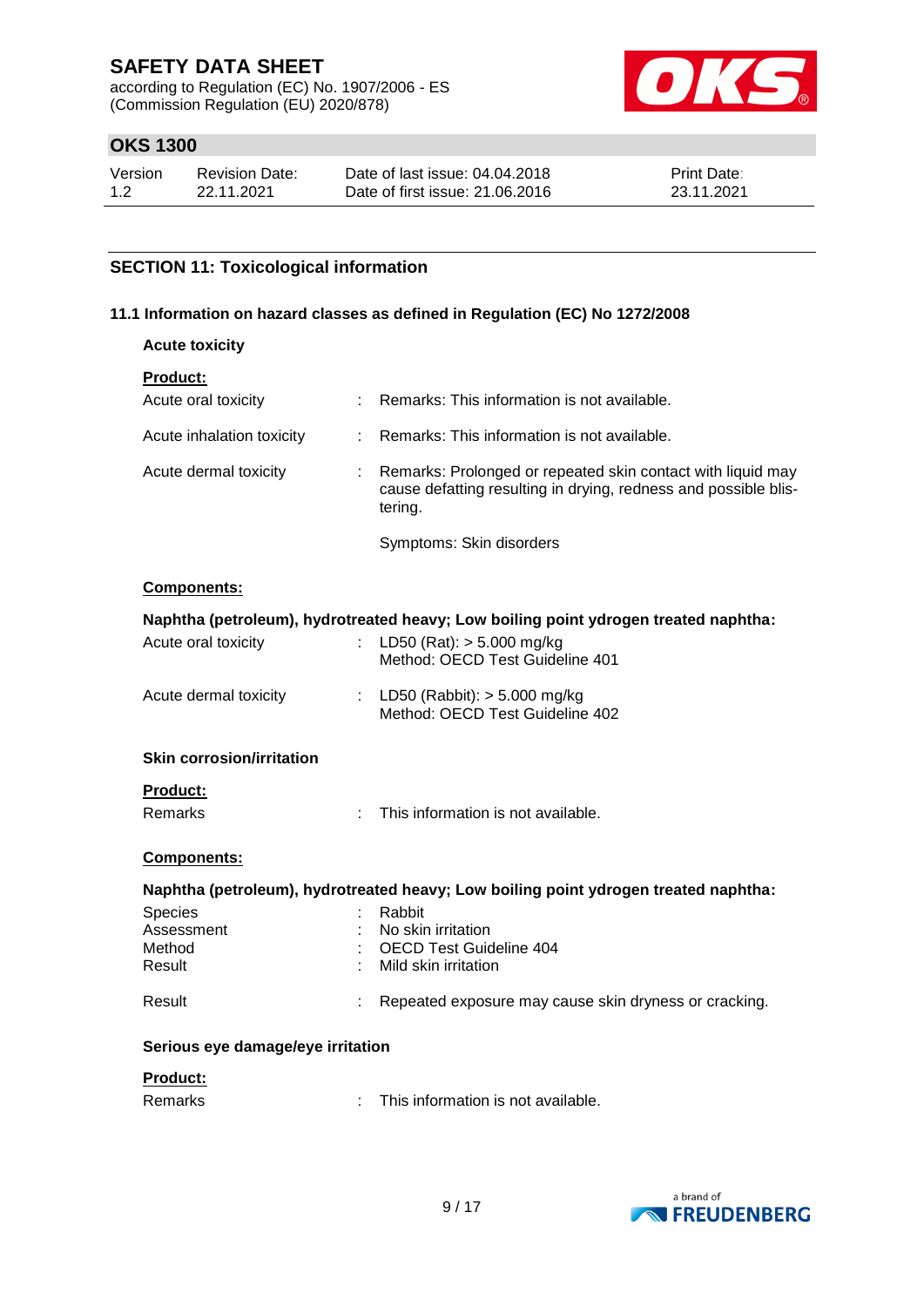according to Regulation (EC) No. 1907/2006 - ES (Commission Regulation (EU) 2020/878)



### **OKS 1300**

| Version | <b>Revision Date:</b> | Date of last issue: 04.04.2018  | <b>Print Date:</b> |
|---------|-----------------------|---------------------------------|--------------------|
| 1.2     | 22.11.2021            | Date of first issue: 21,06,2016 | 23.11.2021         |

#### **Components:**

|         | Naphtha (petroleum), hydrotreated heavy; Low boiling point ydrogen treated naphtha: |
|---------|-------------------------------------------------------------------------------------|
| Conside | $D - L - H$                                                                         |

| : No eye irritation<br>Assessment | <b>ODECIES</b> | <b>Rappil</b>             |
|-----------------------------------|----------------|---------------------------|
|                                   |                |                           |
| Method                            |                | : OECD Test Guideline 405 |
| : No eye irritation<br>Result     |                |                           |

#### **Respiratory or skin sensitisation**

#### **Product:**

| Remarks | This information is not available. |
|---------|------------------------------------|
|         |                                    |

#### **Components:**

#### **Naphtha (petroleum), hydrotreated heavy; Low boiling point ydrogen treated naphtha:**

| : Guinea pig                         |
|--------------------------------------|
| : Does not cause skin sensitisation. |
| : OECD Test Guideline 406            |
| : Does not cause skin sensitisation. |
|                                      |

### **Germ cell mutagenicity**

#### **Product:**

| Genotoxicity in vitro | Remarks: No data available |
|-----------------------|----------------------------|
| Genotoxicity in vivo  | Remarks: No data available |

#### **Components:**

#### **Naphtha (petroleum), hydrotreated heavy; Low boiling point ydrogen treated naphtha:**<br>Corresponding the state of perfective or perfective and putting did not show ninity- Ac. Tests on bacterial or mammalian cell cultures did

| Germ cell mutagenicity- As- | Tests on bacterial or mammalian cell cultures did not show |
|-----------------------------|------------------------------------------------------------|
| sessment                    | mutagenic effects.                                         |

### **Carcinogenicity**

#### **Product:**

Remarks : No data available

#### **Components:**

| Naphtha (petroleum), hydrotreated heavy; Low boiling point ydrogen treated naphtha: |  |                                                      |  |  |  |
|-------------------------------------------------------------------------------------|--|------------------------------------------------------|--|--|--|
| Carcinogenicity - Assess-<br>ment                                                   |  | $\therefore$ Not classifiable as a human carcinogen. |  |  |  |

### **Reproductive toxicity**

#### **Product:**

| Effects on fertility |  | Remarks: No data available |
|----------------------|--|----------------------------|
|----------------------|--|----------------------------|

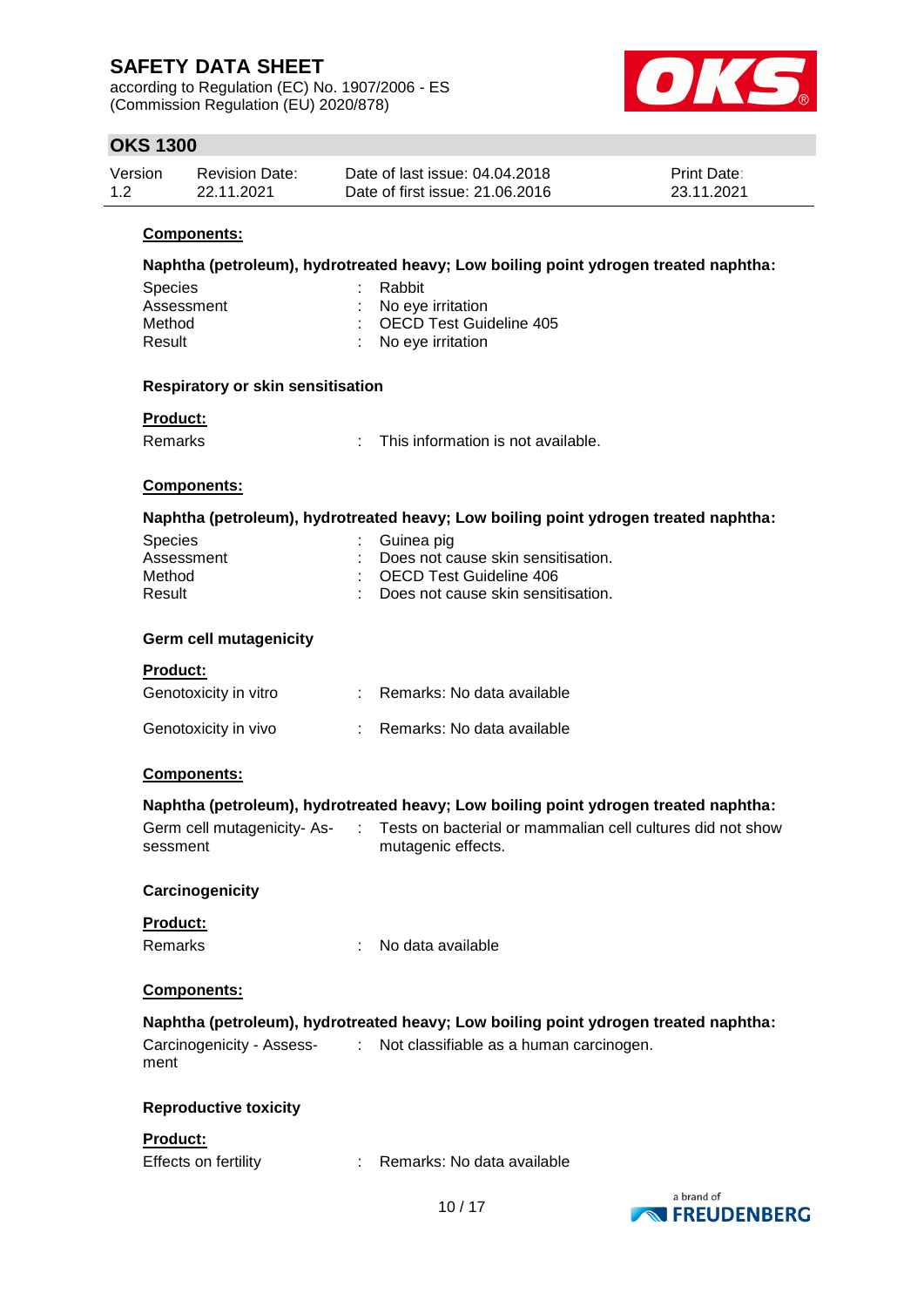according to Regulation (EC) No. 1907/2006 - ES (Commission Regulation (EU) 2020/878)



### **OKS 1300**

| Version<br>1.2 <sub>1</sub> |                                         | <b>Revision Date:</b><br>22.11.2021                             | Date of last issue: 04.04.2018<br>Date of first issue: 21.06.2016                                                                                                                              | <b>Print Date:</b><br>23.11.2021 |  |  |  |  |  |
|-----------------------------|-----------------------------------------|-----------------------------------------------------------------|------------------------------------------------------------------------------------------------------------------------------------------------------------------------------------------------|----------------------------------|--|--|--|--|--|
|                             | ment                                    | Effects on foetal develop-                                      | : Remarks: No data available                                                                                                                                                                   |                                  |  |  |  |  |  |
|                             |                                         | Components:                                                     |                                                                                                                                                                                                |                                  |  |  |  |  |  |
|                             | Reproductive toxicity - As-<br>sessment |                                                                 | Naphtha (petroleum), hydrotreated heavy; Low boiling point ydrogen treated naphtha:<br>- Fertility -<br>÷.<br>No toxicity to reproduction<br>- Teratogenicity -<br>No toxicity to reproduction |                                  |  |  |  |  |  |
|                             |                                         |                                                                 |                                                                                                                                                                                                |                                  |  |  |  |  |  |
|                             |                                         | <b>STOT - single exposure</b>                                   |                                                                                                                                                                                                |                                  |  |  |  |  |  |
|                             |                                         | Components:                                                     |                                                                                                                                                                                                |                                  |  |  |  |  |  |
|                             |                                         | Assessment                                                      | Naphtha (petroleum), hydrotreated heavy; Low boiling point ydrogen treated naphtha:<br>The substance or mixture is not classified as specific target<br>organ toxicant, single exposure.       |                                  |  |  |  |  |  |
|                             |                                         | <b>STOT - repeated exposure</b>                                 |                                                                                                                                                                                                |                                  |  |  |  |  |  |
|                             |                                         | Components:                                                     |                                                                                                                                                                                                |                                  |  |  |  |  |  |
|                             |                                         |                                                                 | Naphtha (petroleum), hydrotreated heavy; Low boiling point ydrogen treated naphtha:                                                                                                            |                                  |  |  |  |  |  |
|                             |                                         | Assessment                                                      | The substance or mixture is not classified as specific target<br>organ toxicant, single exposure.                                                                                              |                                  |  |  |  |  |  |
|                             |                                         | <b>Repeated dose toxicity</b>                                   |                                                                                                                                                                                                |                                  |  |  |  |  |  |
|                             | <b>Product:</b><br><b>Remarks</b>       |                                                                 | This information is not available.                                                                                                                                                             |                                  |  |  |  |  |  |
|                             |                                         | <b>Aspiration toxicity</b>                                      |                                                                                                                                                                                                |                                  |  |  |  |  |  |
|                             | Product:                                | May be fatal if swallowed and enters airways.                   |                                                                                                                                                                                                |                                  |  |  |  |  |  |
|                             |                                         | Components:                                                     |                                                                                                                                                                                                |                                  |  |  |  |  |  |
|                             |                                         | May be fatal if swallowed and enters airways.                   | Naphtha (petroleum), hydrotreated heavy; Low boiling point ydrogen treated naphtha:                                                                                                            |                                  |  |  |  |  |  |
|                             |                                         | octadec-1-ene:<br>May be fatal if swallowed and enters airways. |                                                                                                                                                                                                |                                  |  |  |  |  |  |

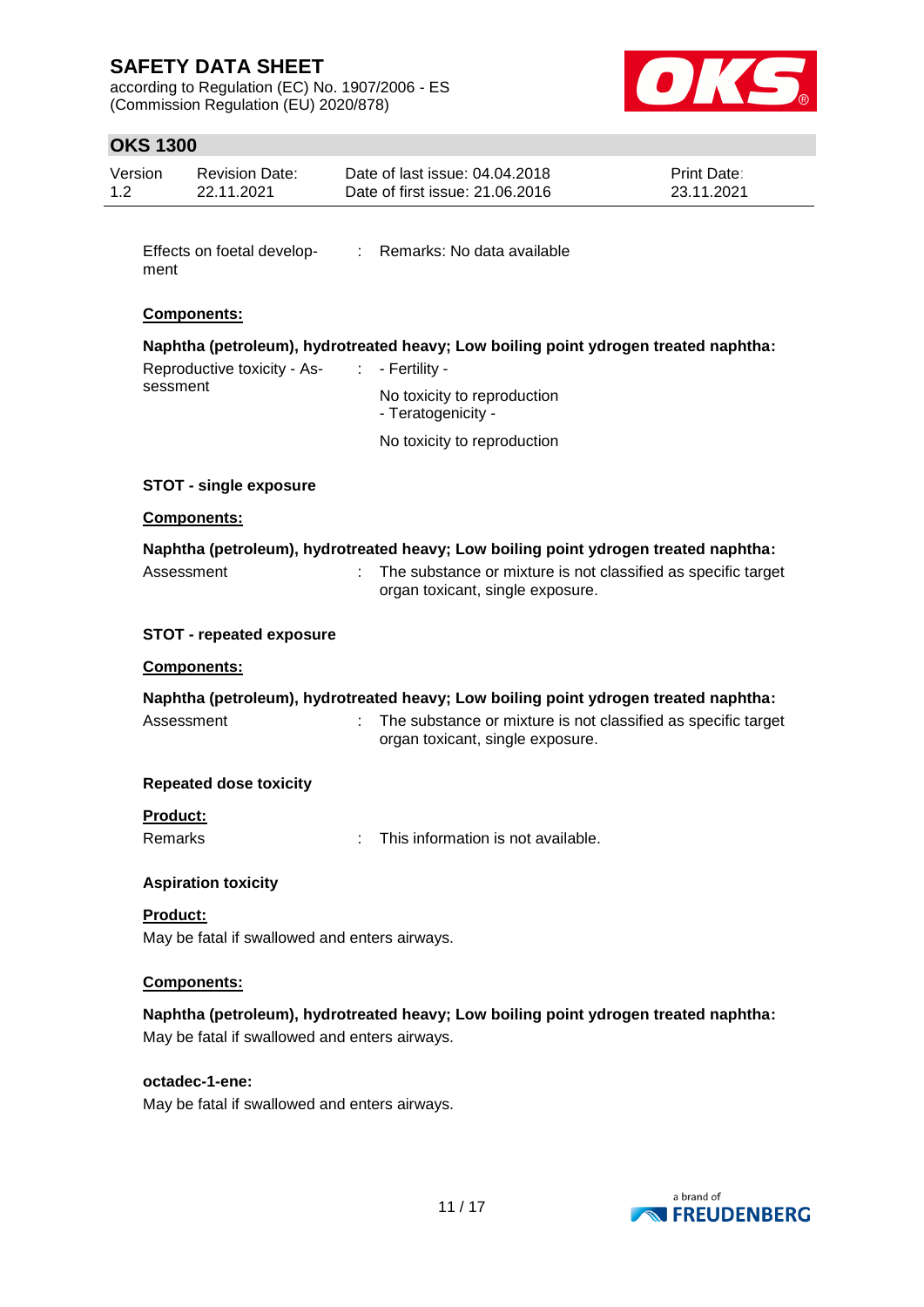according to Regulation (EC) No. 1907/2006 - ES (Commission Regulation (EU) 2020/878)



### **OKS 1300**

| Version | <b>Revision Date:</b> | Date of last issue: 04.04.2018  | <b>Print Date:</b> |
|---------|-----------------------|---------------------------------|--------------------|
| 1.2     | 22.11.2021            | Date of first issue: 21,06,2016 | 23.11.2021         |

#### **11.2 Information on other hazards**

### **Endocrine disrupting properties**

### **Product:**

| Assessment                 | : The substance/mixture does not contain components consid-<br>ered to have endocrine disrupting properties according to<br>REACH Article 57(f) or Commission Delegated regulation<br>(EU) 2017/2100 or Commission Regulation (EU) 2018/605 at<br>levels of 0.1% or higher. |
|----------------------------|-----------------------------------------------------------------------------------------------------------------------------------------------------------------------------------------------------------------------------------------------------------------------------|
| <b>Further information</b> |                                                                                                                                                                                                                                                                             |
| <b>Product:</b>            |                                                                                                                                                                                                                                                                             |
| <b>Remarks</b>             | Information given is based on data on the components and<br>the toxicology of similar products.                                                                                                                                                                             |

### **SECTION 12: Ecological information**

### **12.1 Toxicity**

| Product:                                                                            |                           |                                                                                                      |
|-------------------------------------------------------------------------------------|---------------------------|------------------------------------------------------------------------------------------------------|
| Toxicity to fish                                                                    |                           | : Remarks: No data available                                                                         |
| Toxicity to daphnia and other : Remarks: No data available<br>aquatic invertebrates |                           |                                                                                                      |
| Toxicity to algae/aquatic<br>plants                                                 |                           | : Remarks: No data available                                                                         |
| Toxicity to microorganisms                                                          |                           | Remarks: No data available                                                                           |
| Components:                                                                         |                           |                                                                                                      |
|                                                                                     |                           | Naphtha (petroleum), hydrotreated heavy; Low boiling point ydrogen treated naphtha:                  |
| Toxicity to fish                                                                    | t.                        | LC50 (Oncorhynchus mykiss (rainbow trout)): > 100 mg/l<br>Exposure time: 96 h                        |
| aquatic invertebrates                                                               |                           | Toxicity to daphnia and other : EC50 (Daphnia magna (Water flea)): > 100 mg/l<br>Exposure time: 48 h |
| Toxicity to algae/aquatic<br>plants                                                 | $\mathbb{R}^{\mathbb{Z}}$ | EC50 (Pseudokirchneriella subcapitata (green algae)): > 100<br>mg/l<br>Exposure time: 72 h           |
| octadec-1-ene:                                                                      |                           |                                                                                                      |
| Toxicity to fish                                                                    |                           | LC50 (Oncorhynchus mykiss (rainbow trout)): > 1.000 mg/l<br>Exposure time: 96 h                      |

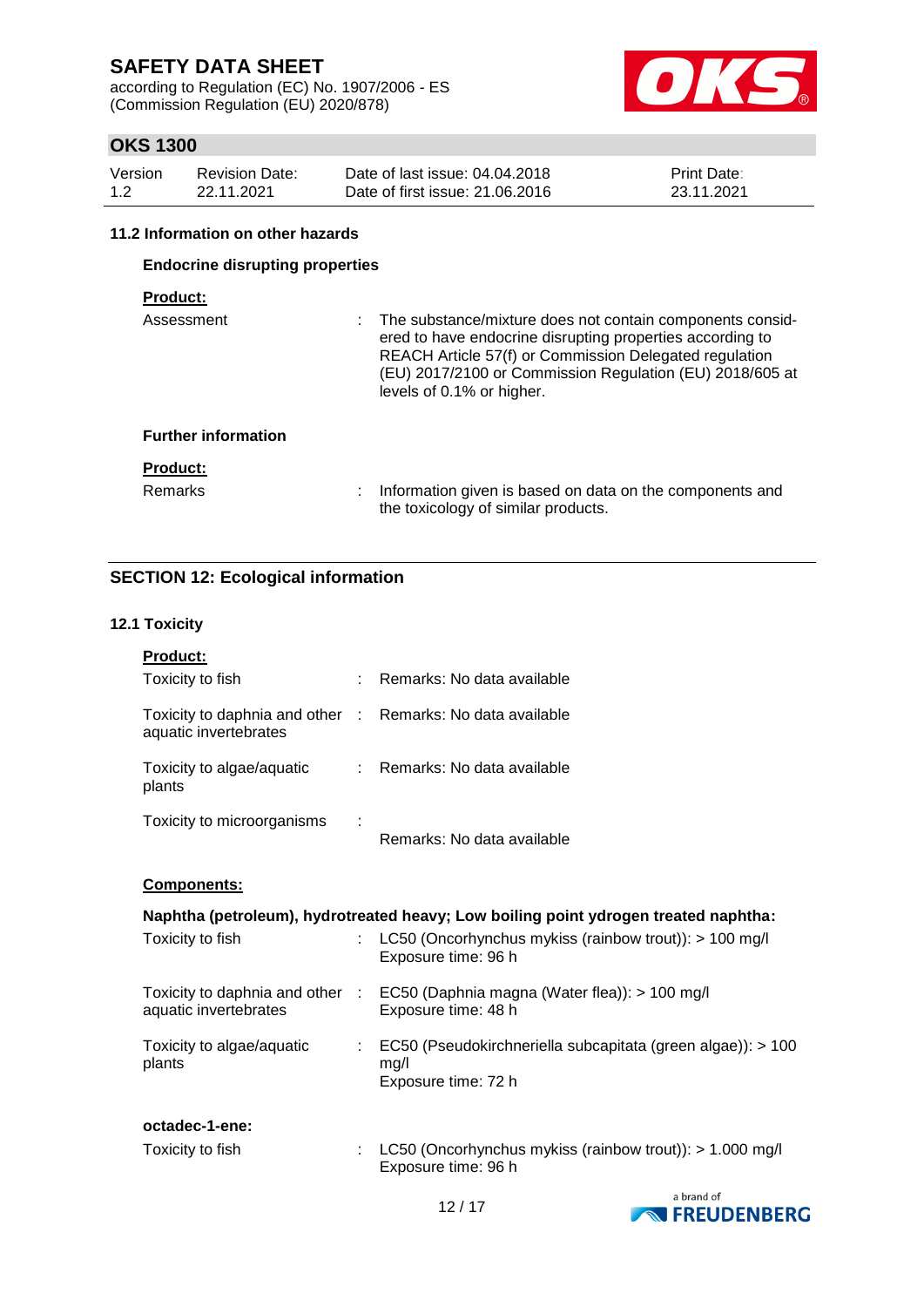according to Regulation (EC) No. 1907/2006 - ES (Commission Regulation (EU) 2020/878)



### **OKS 1300**

| Version<br>1.2 |                                     | <b>Revision Date:</b><br>22.11.2021                      |                | Date of last issue: 04.04.2018<br>Date of first issue: 21.06.2016                                                                                                                                                       | Print Date:<br>23.11.2021 |  |  |  |
|----------------|-------------------------------------|----------------------------------------------------------|----------------|-------------------------------------------------------------------------------------------------------------------------------------------------------------------------------------------------------------------------|---------------------------|--|--|--|
|                |                                     |                                                          |                |                                                                                                                                                                                                                         |                           |  |  |  |
|                |                                     | Toxicity to daphnia and other :<br>aquatic invertebrates |                | EC50 (Daphnia (water flea)): > 1.000 mg/l<br>Exposure time: 48 h                                                                                                                                                        |                           |  |  |  |
|                | Toxicity to algae/aquatic<br>plants |                                                          |                | IC50 (Scenedesmus capricornutum (fresh water algae)): ><br>1.000 mg/l<br>Exposure time: 72 h                                                                                                                            |                           |  |  |  |
|                |                                     | <b>Ecotoxicology Assessment</b>                          |                |                                                                                                                                                                                                                         |                           |  |  |  |
|                |                                     | Acute aquatic toxicity                                   | ÷              | Harmful to aquatic life.                                                                                                                                                                                                |                           |  |  |  |
|                |                                     | Chronic aquatic toxicity                                 | ÷.             | Harmful to aquatic life with long lasting effects.                                                                                                                                                                      |                           |  |  |  |
|                |                                     | 12.2 Persistence and degradability                       |                |                                                                                                                                                                                                                         |                           |  |  |  |
|                | <b>Product:</b>                     |                                                          |                |                                                                                                                                                                                                                         |                           |  |  |  |
|                |                                     | Biodegradability                                         |                | Remarks: No data available                                                                                                                                                                                              |                           |  |  |  |
|                | ity                                 | Physico-chemical removabil- :                            |                | Remarks: No data available                                                                                                                                                                                              |                           |  |  |  |
|                | 12.3 Bioaccumulative potential      |                                                          |                |                                                                                                                                                                                                                         |                           |  |  |  |
|                | Product:                            |                                                          |                |                                                                                                                                                                                                                         |                           |  |  |  |
|                |                                     | Bioaccumulation                                          |                | Remarks: This mixture contains no substance considered to<br>be persistent, bioaccumulating and toxic (PBT).<br>This mixture contains no substance considered to be very<br>persistent and very bioaccumulating (vPvB). |                           |  |  |  |
|                |                                     | Components:                                              |                |                                                                                                                                                                                                                         |                           |  |  |  |
|                |                                     | octadec-1-ene:                                           |                |                                                                                                                                                                                                                         |                           |  |  |  |
|                |                                     | Partition coefficient: n-<br>octanol/water               |                | log Pow: 8,0                                                                                                                                                                                                            |                           |  |  |  |
|                |                                     | 12.4 Mobility in soil                                    |                |                                                                                                                                                                                                                         |                           |  |  |  |
|                | Product:                            |                                                          |                |                                                                                                                                                                                                                         |                           |  |  |  |
|                | Mobility                            |                                                          |                | Remarks: No data available                                                                                                                                                                                              |                           |  |  |  |
|                |                                     | Distribution among environ-<br>mental compartments       | $\mathbb{R}^n$ | Remarks: No data available                                                                                                                                                                                              |                           |  |  |  |
|                |                                     | 12.5 Results of PBT and vPvB assessment                  |                |                                                                                                                                                                                                                         |                           |  |  |  |
|                | Product:                            |                                                          |                |                                                                                                                                                                                                                         |                           |  |  |  |
|                | Assessment                          |                                                          |                | This substance/mixture contains no components considered                                                                                                                                                                |                           |  |  |  |



to be either persistent, bioaccumulative and toxic (PBT), or very persistent and very bioaccumulative (vPvB) at levels of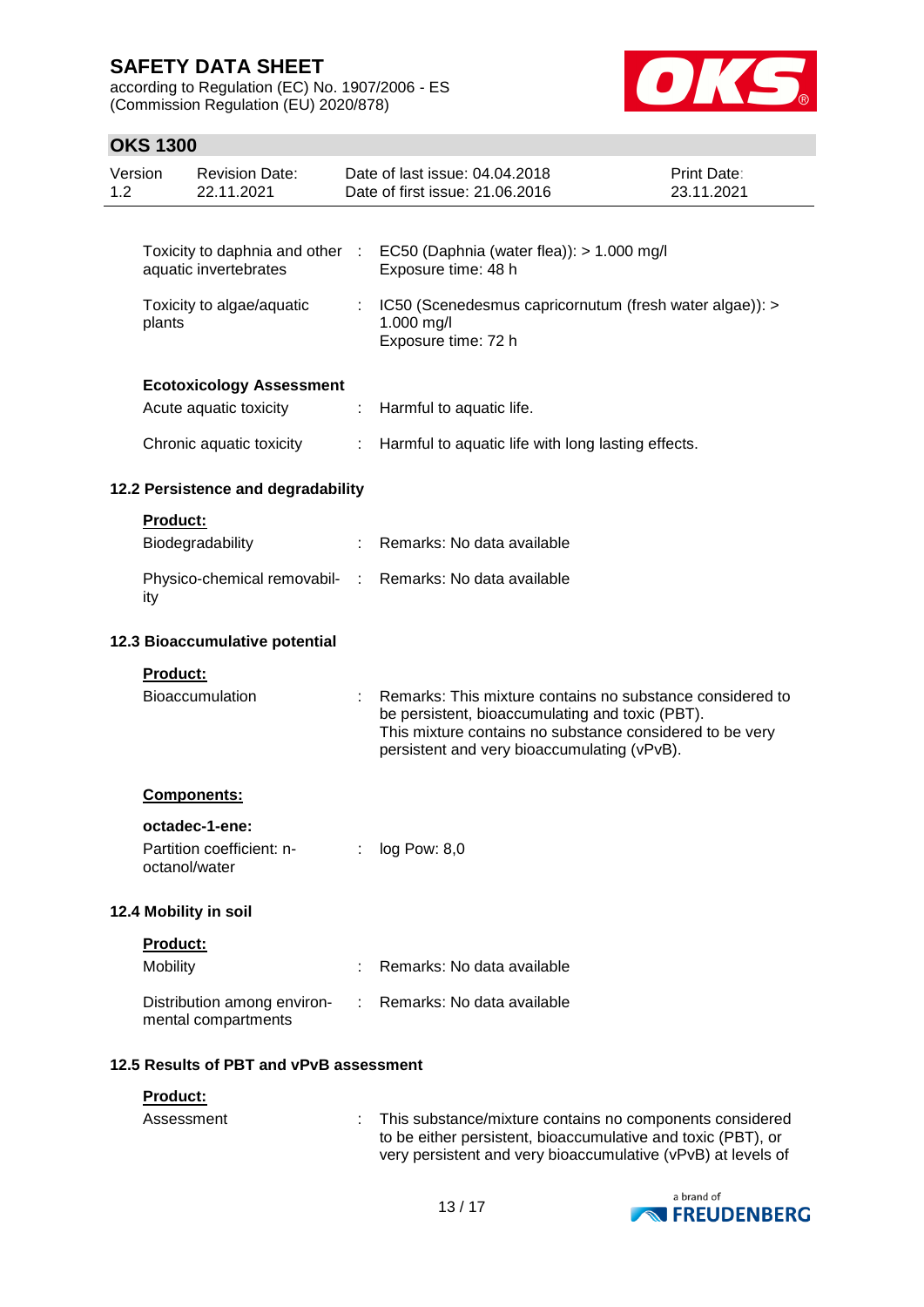according to Regulation (EC) No. 1907/2006 - ES (Commission Regulation (EU) 2020/878)



## **OKS 1300**

| טטטו טווט                                  |                                      |    |                                                                                                                                                                                                                                                                           |                           |  |
|--------------------------------------------|--------------------------------------|----|---------------------------------------------------------------------------------------------------------------------------------------------------------------------------------------------------------------------------------------------------------------------------|---------------------------|--|
| Version<br>1.2                             | <b>Revision Date:</b><br>22.11.2021  |    | Date of last issue: 04.04.2018<br>Date of first issue: 21.06.2016                                                                                                                                                                                                         | Print Date:<br>23.11.2021 |  |
|                                            |                                      |    | 0.1% or higher                                                                                                                                                                                                                                                            |                           |  |
|                                            | Components:                          |    |                                                                                                                                                                                                                                                                           |                           |  |
|                                            |                                      |    | Naphtha (petroleum), hydrotreated heavy; Low boiling point ydrogen treated naphtha:                                                                                                                                                                                       |                           |  |
|                                            | Assessment                           |    | Non-classified PBT substance. Non-classified vPvB sub-<br>stance.                                                                                                                                                                                                         |                           |  |
|                                            | 12.6 Endocrine disrupting properties |    |                                                                                                                                                                                                                                                                           |                           |  |
| Product:                                   |                                      |    |                                                                                                                                                                                                                                                                           |                           |  |
|                                            | Assessment                           |    | The substance/mixture does not contain components consid-<br>ered to have endocrine disrupting properties according to<br>REACH Article 57(f) or Commission Delegated regulation<br>(EU) 2017/2100 or Commission Regulation (EU) 2018/605 at<br>levels of 0.1% or higher. |                           |  |
|                                            | 12.7 Other adverse effects           |    |                                                                                                                                                                                                                                                                           |                           |  |
| <b>Product:</b><br>mation                  | Additional ecological infor-         | ÷. | No information on ecology is available.                                                                                                                                                                                                                                   |                           |  |
| <b>SECTION 13: Disposal considerations</b> |                                      |    |                                                                                                                                                                                                                                                                           |                           |  |

| 13.1 Waste treatment methods |                                                                                                                                                                                                                    |
|------------------------------|--------------------------------------------------------------------------------------------------------------------------------------------------------------------------------------------------------------------|
| Product                      | The product should not be allowed to enter drains, water<br>courses or the soil.<br>Do not dispose of with domestic refuse.<br>Dispose of as hazardous waste in compliance with local and<br>national regulations. |
|                              | Waste codes should be assigned by the user based on the<br>application for which the product was used.                                                                                                             |
| Contaminated packaging<br>÷. | Packaging that is not properly emptied must be disposed of as<br>the unused product.<br>Dispose of waste product or used containers according to<br>local regulations.                                             |
|                              | The following Waste Codes are only suggestions:                                                                                                                                                                    |
| Waste Code                   | used product, unused product<br>14 06 05*, sludges or solid wastes containing other solvents                                                                                                                       |
|                              | uncleaned packagings<br>15 01 10, packaging containing residues of or contaminated<br>by hazardous substances                                                                                                      |

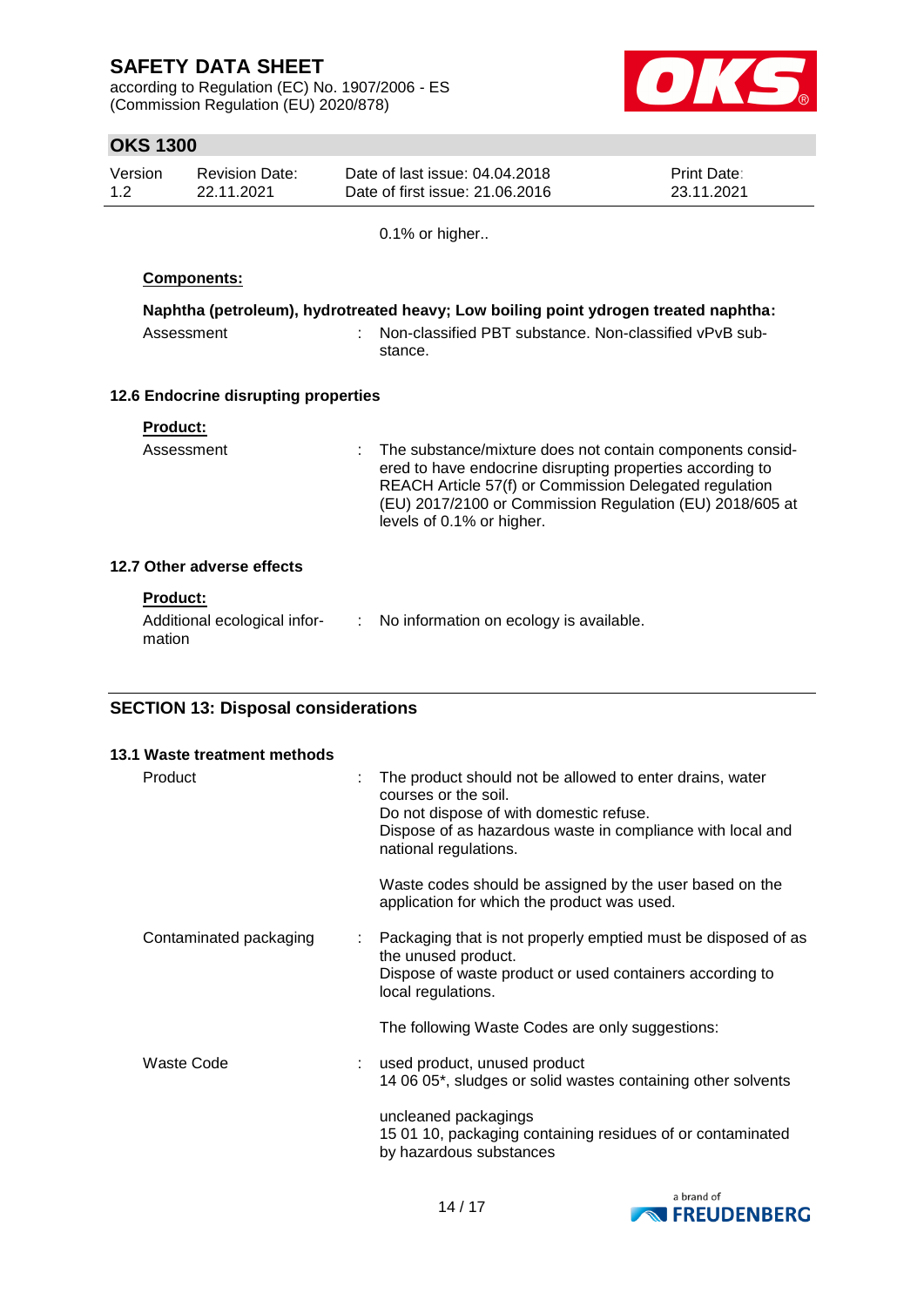according to Regulation (EC) No. 1907/2006 - ES (Commission Regulation (EU) 2020/878)



## **OKS 1300**

| Version | <b>Revision Date:</b> | Date of last issue: 04.04.2018  | <b>Print Date:</b> |
|---------|-----------------------|---------------------------------|--------------------|
| 1.2     | 22.11.2021            | Date of first issue: 21,06,2016 | 23.11.2021         |

### **SECTION 14: Transport information**

#### **14.1 UN number or ID number**

Not regulated as a dangerous good

#### **14.2 UN proper shipping name**

Not regulated as a dangerous good

#### **14.3 Transport hazard class(es)**

Not regulated as a dangerous good

#### **14.4 Packing group**

Not regulated as a dangerous good

#### **14.5 Environmental hazards**

Not regulated as a dangerous good

#### **14.6 Special precautions for user**

Not applicable

### **14.7 Maritime transport in bulk according to IMO instruments**

Remarks : Not applicable for product as supplied.

### **SECTION 15: Regulatory information**

#### **15.1 Safety, health and environmental regulations/legislation specific for the substance or mixture**

| REACH - Restrictions on the manufacture, placing on<br>the market and use of certain dangerous substances,<br>preparations and articles (Annex XVII) |   | : Conditions of restriction for the fol-<br>lowing entries should be considered:<br>Number on list 3                           |
|------------------------------------------------------------------------------------------------------------------------------------------------------|---|--------------------------------------------------------------------------------------------------------------------------------|
| REACH - Candidate List of Substances of Very High<br>Concern for Authorisation (Article 59).                                                         |   | This product does not contain sub-<br>stances of very high concern (Regu-<br>lation (EC) No 1907/2006 (REACH),<br>Article 57). |
| REACH - List of substances subject to authorisation<br>(Annex XIV)                                                                                   |   | Not applicable                                                                                                                 |
| Regulation (EC) No 1005/2009 on substances that de-<br>plete the ozone layer                                                                         |   | Not applicable                                                                                                                 |
| Regulation (EU) 2019/1021 on persistent organic pollu-<br>tants (recast)                                                                             | ÷ | Not applicable                                                                                                                 |
| Regulation (EC) No 649/2012 of the European Parlia-<br>ment and the Council concerning the export and import<br>of dangerous chemicals               |   | Not applicable                                                                                                                 |
| Seveso III: Directive 2012/18/EU of the European<br>: 34                                                                                             |   | Petroleum products: (a) gasolines                                                                                              |

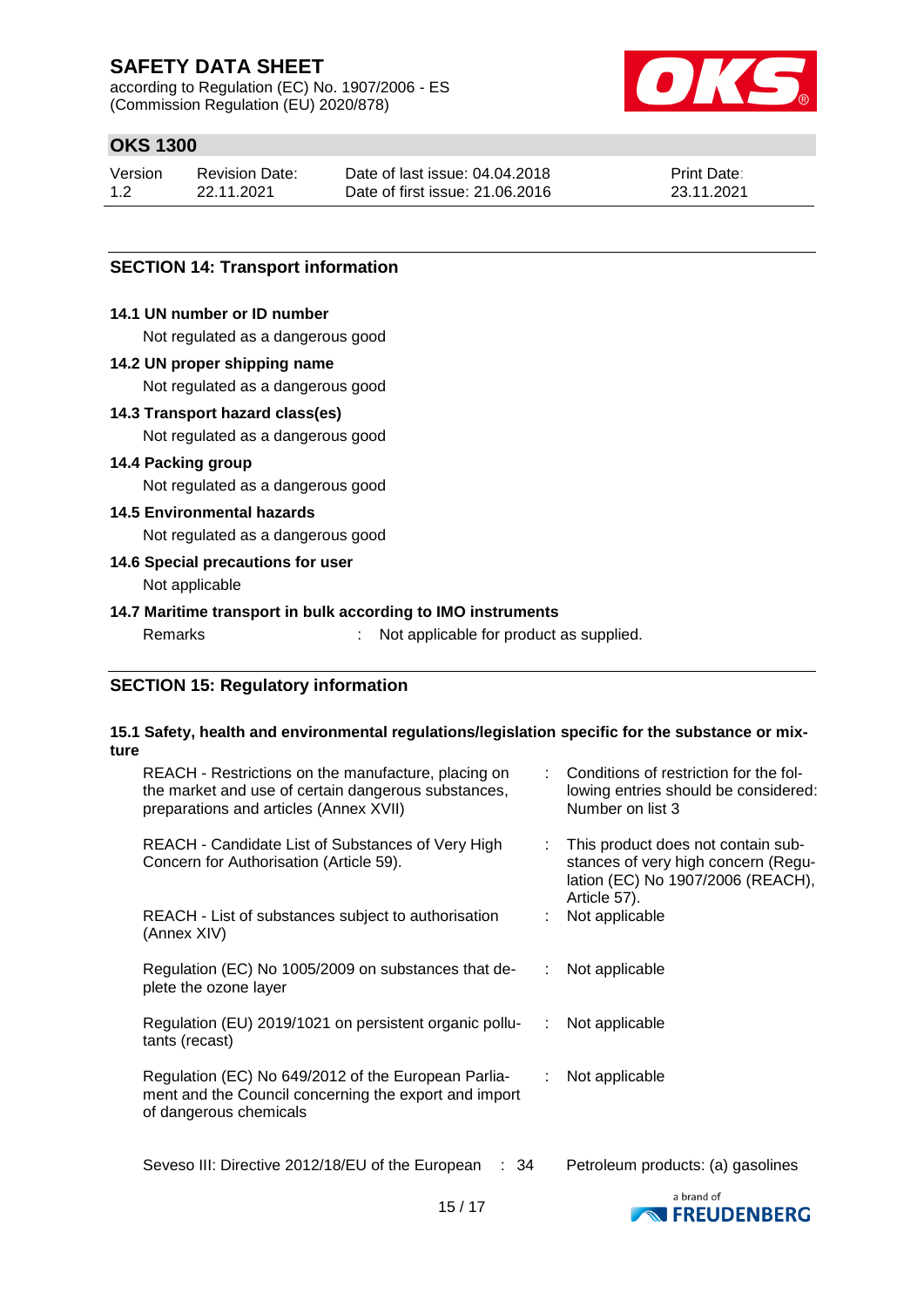according to Regulation (EC) No. 1907/2006 - ES (Commission Regulation (EU) 2020/878)



### **OKS 1300**

| Version<br>1.2 <sub>2</sub> | <b>Revision Date:</b><br>22.11.2021                                                                | Date of last issue: 04.04.2018<br>Date of first issue: 21.06.2016 | <b>Print Date:</b><br>23.11.2021                                                                                                                                                                                                                                                                                                                                               |
|-----------------------------|----------------------------------------------------------------------------------------------------|-------------------------------------------------------------------|--------------------------------------------------------------------------------------------------------------------------------------------------------------------------------------------------------------------------------------------------------------------------------------------------------------------------------------------------------------------------------|
| stances.                    | Parliament and of the Council on the control of<br>major-accident hazards involving dangerous sub- |                                                                   | and naphthas, (b) kerosenes<br>(including jet fuels), (c) gas oils<br>(including diesel fuels, home<br>heating oils and gas oil blending<br>streams), (d) heavy fuel oils (e)<br>alternative fuels serving the same<br>purposes and with similar proper-<br>ties as regards flammability and<br>environmental hazards as the<br>products referred to in points (a)<br>to $(d)$ |
|                             | Volatile organic compounds                                                                         |                                                                   | Directive 2010/75/EU of 24 November 2010 on industrial<br>emissions (integrated pollution prevention and control)<br>Volatile organic compounds (VOC) content: 91,96 %                                                                                                                                                                                                         |

#### **15.2 Chemical safety assessment**

This information is not available.

### **SECTION 16: Other information**

| <b>Full text of H-Statements</b>        |  |                                                                                                                                                                                                                                                                                                                                                                                         |  |  |
|-----------------------------------------|--|-----------------------------------------------------------------------------------------------------------------------------------------------------------------------------------------------------------------------------------------------------------------------------------------------------------------------------------------------------------------------------------------|--|--|
| H <sub>304</sub><br>H412<br>EUH066      |  | May be fatal if swallowed and enters airways.<br>Harmful to aquatic life with long lasting effects.<br>Repeated exposure may cause skin dryness or cracking.                                                                                                                                                                                                                            |  |  |
| <b>Full text of other abbreviations</b> |  |                                                                                                                                                                                                                                                                                                                                                                                         |  |  |
|                                         |  |                                                                                                                                                                                                                                                                                                                                                                                         |  |  |
| Note P                                  |  | : The classification as a carcinogen or mutagen need not apply<br>if it can be shown that the substance contains less than 0,1 %<br>w/w benzene (Einecs No 200-753-7). When the substance is<br>not classified as a carcinogen at least the precautionary<br>statements (P102-)P260- P262-P301 + P310-P331 shall ap-<br>ply. This note applies only to certain complex oil-derived sub- |  |  |

stances in Part 3.

ADN - European Agreement concerning the International Carriage of Dangerous Goods by Inland Waterways; ADR - European Agreement concerning the International Carriage of Dangerous Goods by Road; AIIC - Australian Inventory of Industrial Chemicals; ASTM - American Society for the Testing of Materials; bw - Body weight; CLP - Classification Labelling Packaging Regulation; Regulation (EC) No 1272/2008; CMR - Carcinogen, Mutagen or Reproductive Toxicant; DIN - Standard of the German Institute for Standardisation; DSL - Domestic Substances List (Canada); ECHA - European Chemicals Agency; EC-Number - European Community number; ECx - Concentration associated with x% response; ELx - Loading rate associated with x% response; EmS - Emergency Schedule; ENCS - Existing and New Chemical Substances (Japan); ErCx - Concentration associated with x% growth rate response; GHS - Globally Harmonized System; GLP - Good Laboratory Practice; IARC - International Agency for Research on Cancer; IATA - Interna-